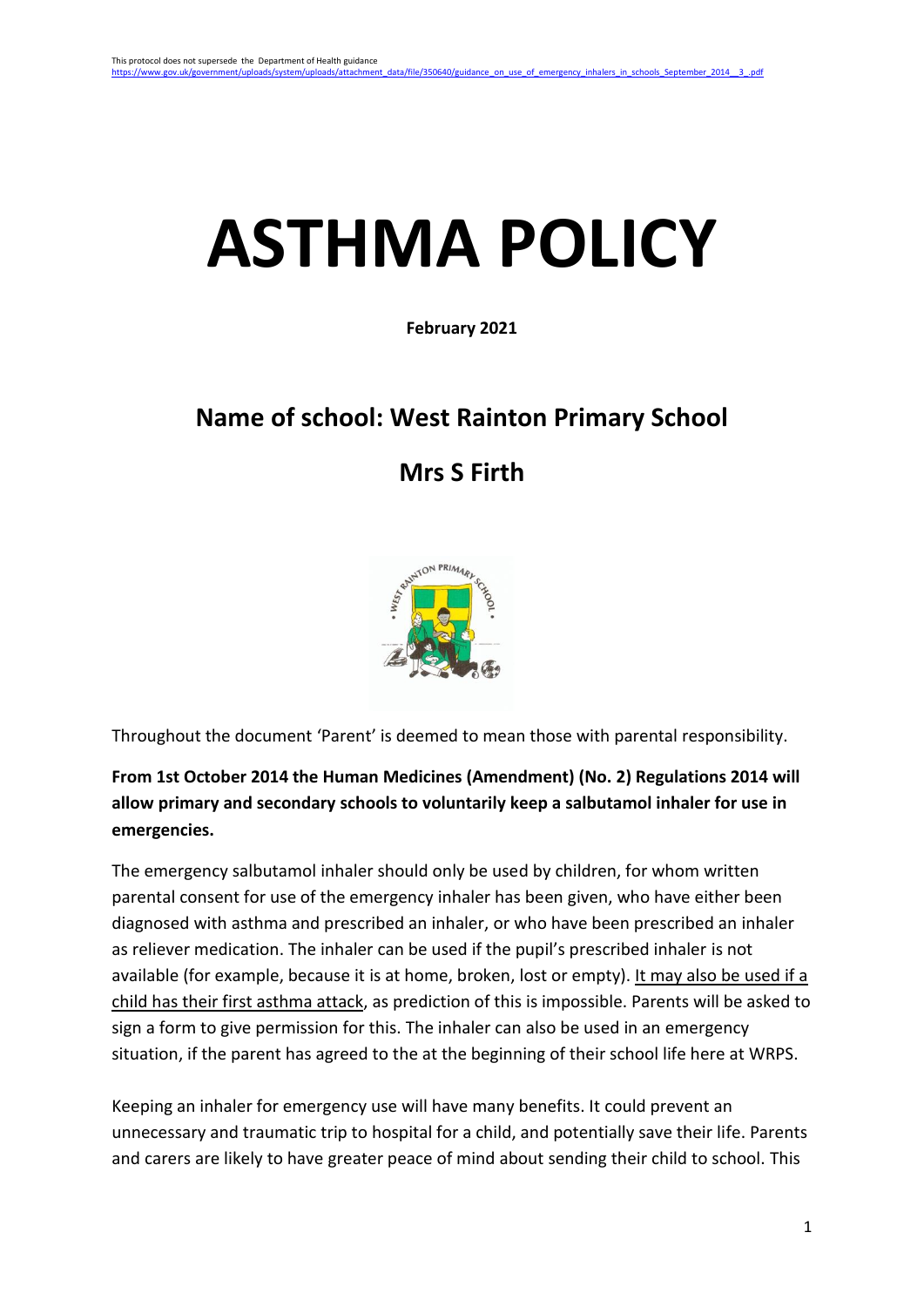policy that sets out how and when the inhaler should be used will also protect staff by ensuring they know what to do in the event of a child having an asthma attack.

- Asthma is the most common chronic condition, affecting one in eleven children.
- On average, there are two children with asthma in every classroom in the UK.
- There are over 25,000 emergency hospital admissions for asthma amongst children a year in the UK.
- 86% of children with asthma have at some time been without an inhaler at school having forgotten, lost or broken it, or the inhaler having run out

Children should have their own reliever inhaler at school to treat symptoms and for use in the event of an asthma attack. If they are able to manage their asthma themselves they should keep their inhaler on them, and if not, it should be easily accessible to them.

If any member of staff has reason to suspect a child has undiagnosed asthma or a respiratory condition, they should notify the parents/carers, so they can take the child to a doctor.

### **This protocol is intended to be read in conjunction with 'Guidance on use of emergency inhalers in schools', September 2014, DfE** [use of emergency inhalers in schools](https://www.gov.uk/government/uploads/system/uploads/attachment_data/file/350640/guidance_on_use_of_emergency_inhalers_in_schools_September_2014__3_.pdf)

'Schools' includes: maintained schools, independent schools, independent educational institutions, pupil referral units and alternative provision academies.

Maintained nursery schools are also eligible to hold an emergency salbutamol inhaler.

## **The policy covers:**

|                | Naming volunteers - 'designated staff' |
|----------------|----------------------------------------|
|                | Supply, Storage & Disposal             |
| 3              | Parental consent                       |
| $\overline{4}$ | Asthma register                        |
|                | Maintaining kits                       |
| 6              | <b>Staff training</b>                  |
|                | Recording use of emergency inhaler     |

|  | 1   Naming volunteers - 'designated staff' |  |
|--|--------------------------------------------|--|
|  |                                            |  |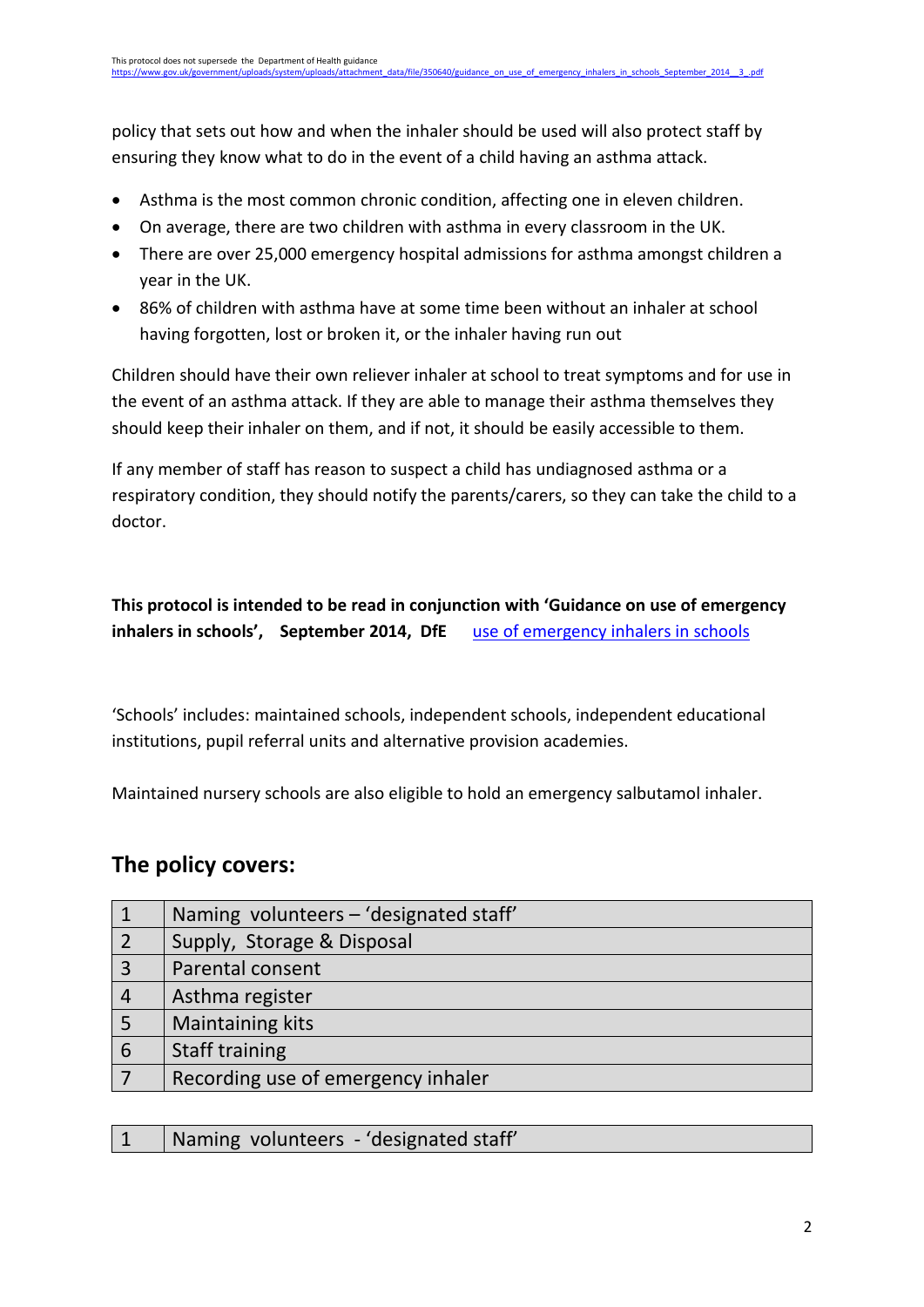A minimum of two volunteer staff members to be responsible for the supply, storage, care and disposal of inhalers and spacer kits

| Mrs Susan Firth     |  |
|---------------------|--|
| Mrs Kirstin McGowan |  |

One volunteer staff member to ensure the policy is followed, monitor its implementation and maintain the asthma register.

| Name 1 | Mrs Susan Firth |
|--------|-----------------|
|        |                 |

To enable the asthma register to be checked in an emergency situation the designated teachers must familiarise themselves, possibly with photographs, with any pupils who would be unable to give their name during an attack or be difficult to be identified by other pupils, for example - newly-arrived pupils/ non-English speaking EAL pupil /non-verbal pupil with SEN.

Schools should check they are covered by the local authority's indemnity cover for this activity or if outside local authority remit, should acquire their own cover.

|--|

#### **SUPPLY of one or more kits**

- The office manager (as advised by the DHT) will provide a letter on school headed notepaper for the pharmacy, authorising the purchase of inhalers and spacers for the school. (*5* spacers minimum is suggested)
- Inhalers and spacers will be bought from a pharmaceutical supplier / pharmacy (quantity depending on school or split site size  $-1/2/3+$  emergency kits needed)
- A bag will be purchased for the emergency kit with a dry pouch/space for the paperwork and instructions
- The bag(s) will be sited appropriately for easy access NOT locked away. At West Rainton Primary School, the bags are located in the school office, the staffroom and the dining room.

#### **An emergency inhaler kit should include:**

- a salbutamol metered dose inhaler;
- at least two single-use plastic spacers compatible with the inhaler;
- instructions on using the inhaler and spacer/plastic chamber;
- instructions on cleaning and storing the inhaler;
- manufacturer's information;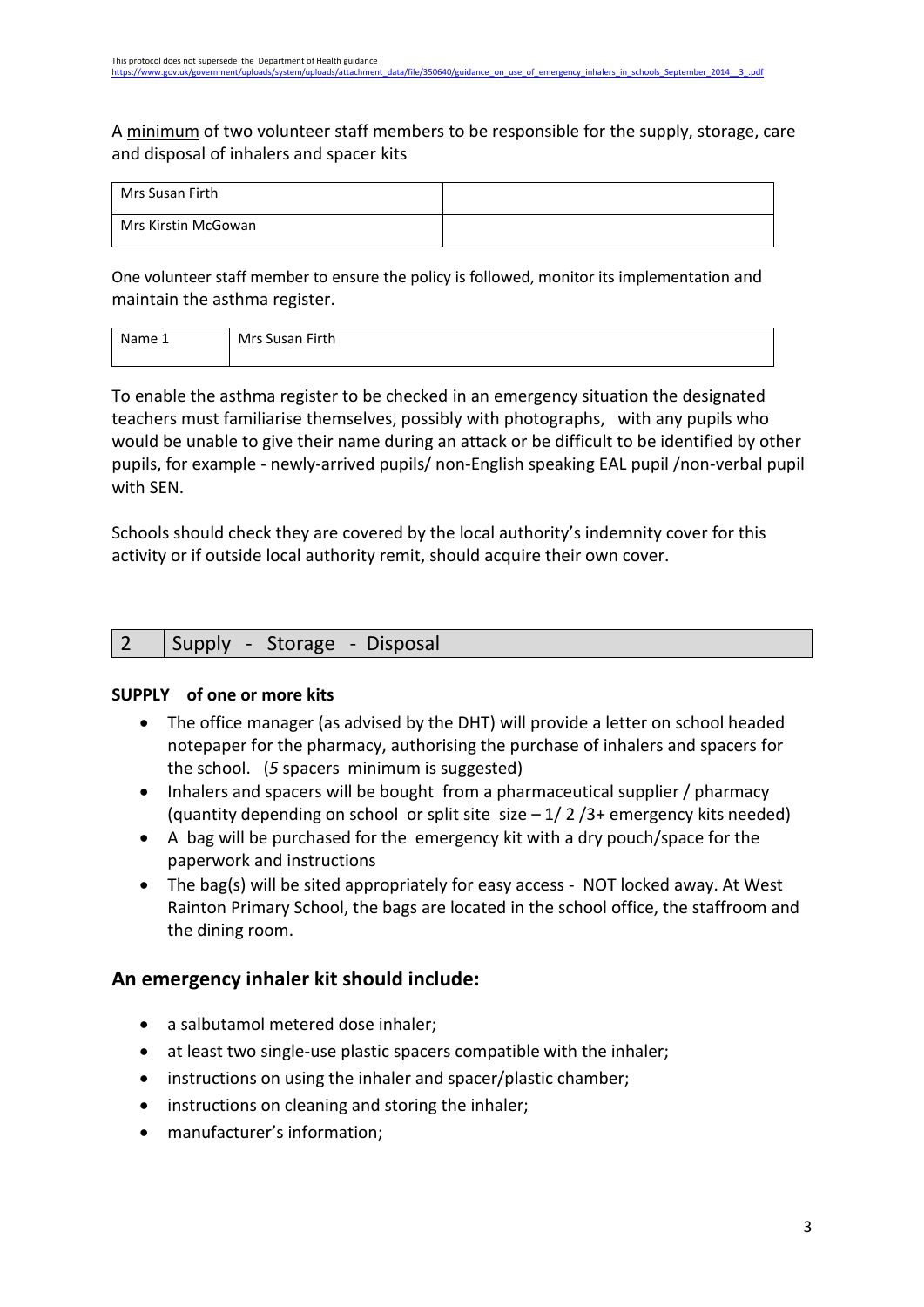- a checklist of inhalers, identified by their batch number and expiry date, with monthly checks recorded;
- a note of the arrangements for replacing the inhaler and spacers (see below);
- a list of children 'the asthma register' who are permitted to use the emergency inhaler as detailed in their individual healthcare plans (IHP);
- a record of administration i.e. when the inhaler has been used.

School staff can take the emergency kits on school visits and trips.

N.B. The change to the regulations only applies to schools and does not extend to allowing transport companies to have emergency inhaler kits.

#### **STORAGE**

The two or more volunteer staff members responsible for emergency inhaler kits are:

| Name 1 | Mrs Susan Firth      | Name 2 | Mrs Kirstin McGowan |
|--------|----------------------|--------|---------------------|
| Name 3 | Mrs Alison McDonough | Name 4 |                     |

They will:

- Conduct a monthly check of the kits and record date (Appendix 1 )
- Store kits below 30 degrees away from sunlight
- Order replacement inhalers before expiry date
- Oder new replacement spacer after emergency use
- Clean inhaler's plastic case after emergency use and return to kit

#### **DISPOSAL**

- School will register as a lower tier waste carrier <https://www.gov.uk/waste-carrier-or-broker-registration>
- School will dispose of spent or expired inhalers at a pharmacy

#### 3 Parental consent

**On average, there are two children with asthma in every classroom in the UK.** 

- School has a procedure for identifying and regularly updating the list of those children or young people who have an inhaler prescribed. (optional Appendix 2)
- School keeps a record of parental consent on the 'asthma register' will this enables staff to quickly check whether a child is able to use the inhaler in an emergency.
- Consent is updated regularly at least annually to take account of changes to a condition. (Appendix 3)

#### 4 | Asthma Register

The emergency salbutamol inhaler should only be used by children who have: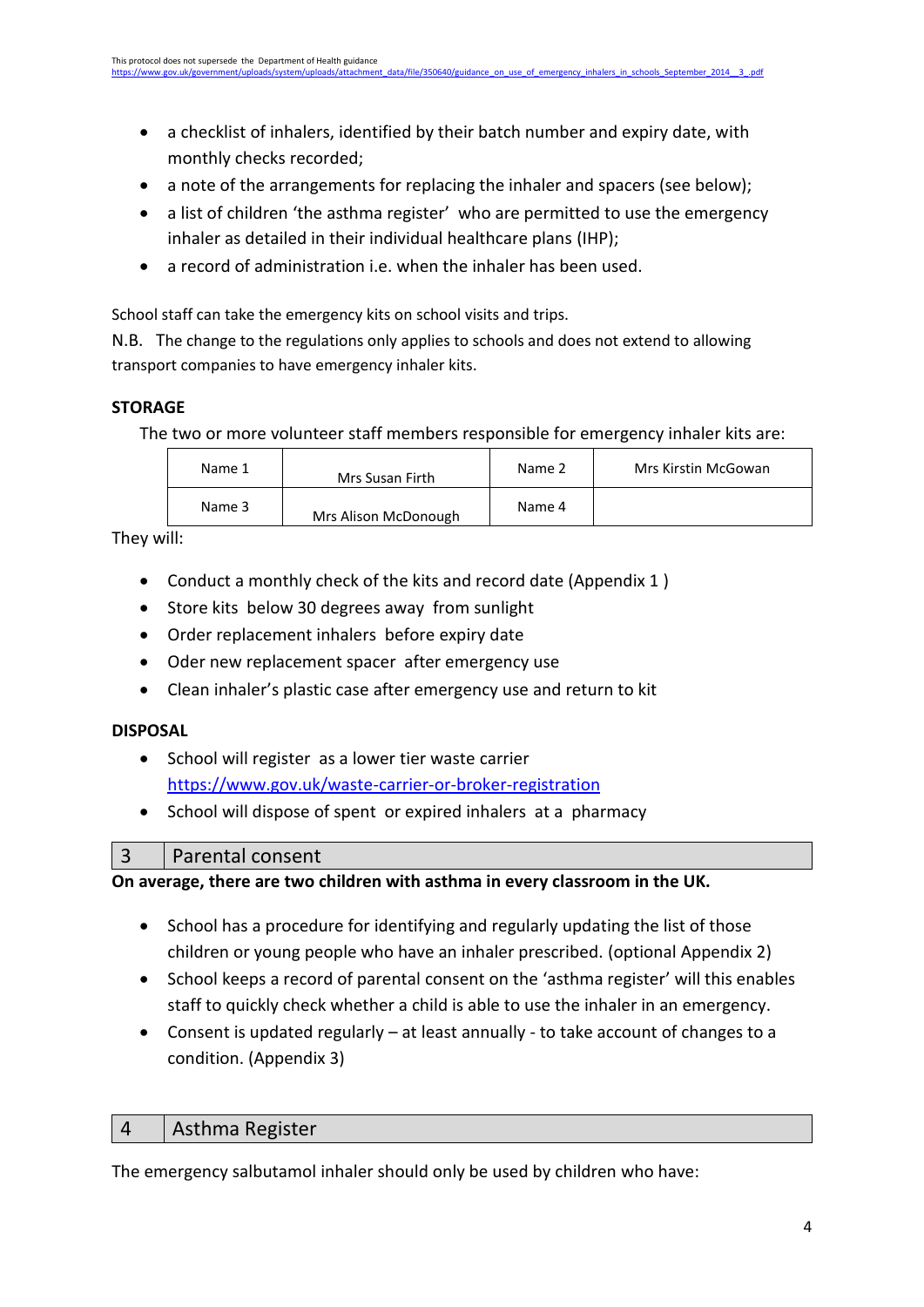| been diagnosed with asthma, and<br>prescribed a reliever inhaler | ΟR | been prescribed a reliever inhaler |
|------------------------------------------------------------------|----|------------------------------------|
|                                                                  |    |                                    |

**AND** have written parental consent for use of the emergency inhaler (whether for asthma or in an unprecedented emergency situation).

This information should be recorded in a child's individual healthcare plan and on the school's quick check asthma register (Appendix 4).

Schools ensures that the asthma register is easy to access, and is designed to allow a quick check of whether or not a child is recorded as having asthma, and consent is given for an emergency inhaler to be administered.

School may include, with parental consent, a photograph of each child, to allow a visual check to be made.

If the pupil is unknown to the staff member when breathless in an attack (new to school or a non-English speaking EAL pupil, or non-verbal pupil with SEN) then the 'designated staff member' should be able to confirm these children have consent.

### 5 Maintaining kits

Kits will be regularly checked and replenished, by the responsible members of staff.

|  | 6 STAFF TRAINING |  |  |
|--|------------------|--|--|
|--|------------------|--|--|

#### **All staff are:**

- trained to recognise the symptoms of an asthma attack, and ideally, how to distinguish them from other conditions with similar symptoms;
- aware of the asthma policy;
- aware of how to check if a child is on the register;
- aware of how to access the inhaler;
- aware of who the designated members of staff are, and the policy on how to access their help.

At least two designated members of staff have responsibility for helping to administer an emergency inhaler, e.g. they have volunteered to help a child use the emergency inhaler, and been trained to do this, and are identified in this school's asthma policy as someone to whom all members of staff may have recourse in an emergency.

School has ensured there are a reasonable number of designated members of staff to provide sufficient coverage for our school population.

*We may decide to have all members of staff as designated members of staff.*  We will ensure staff have appropriate training and support, relevant to their level of responsibility.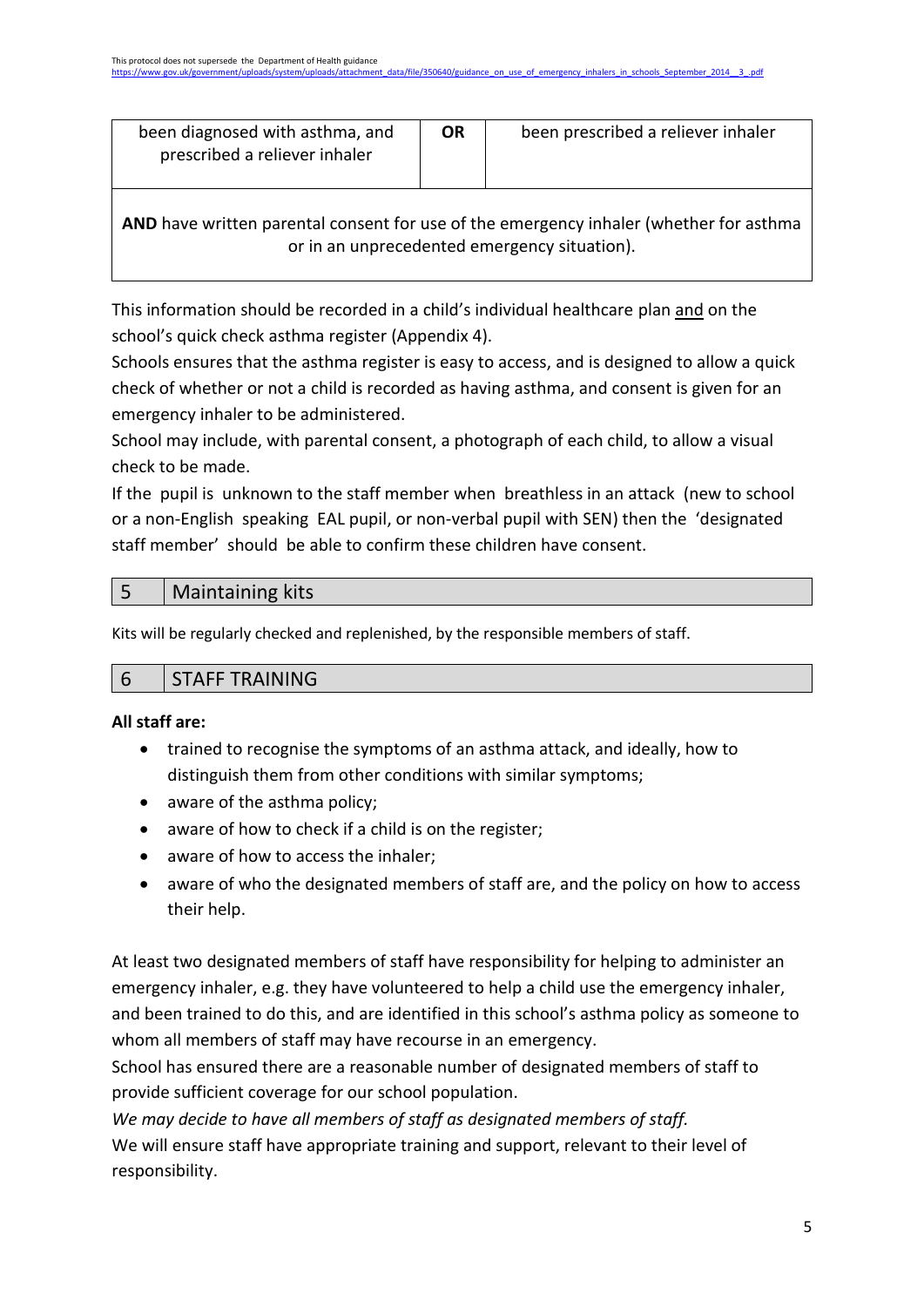#### **Designated staff are trained to:**

- A. recognise asthma attacks (and distinguishing them from other conditions with similar symptoms)
- B. respond appropriately to a request for help from another member of staff;
- C. recognise when emergency action is necessary;
- D. administer salbutamol inhalers through a spacer;
- E. make appropriate records of asthma attacks.

We have agreed the emergency procedure to respond to an asthma attack

- On recognising an asthma attack the staff member will
- summon assistance by: Alerting a nearby member of staff or phoning the office.

…………………………………………………………………………………………………………………………….……..

- send for the emergency kit by: Sending a pupil or another member of staff. …………………………………………………………….……………………………………………………………………..
- the register will be checked by: Any adult.
	- …………………………………………………….……………………………………………………………………………..
- the inhaler will be administered with support from: Member of school staff.

……………………………………………………………………………….....………………………………………………

Salbutamol inhalers are intended for use where a child has asthma.

The symptoms of other serious conditions/illnesses, including allergic reaction, hyperventilation or choking from an inhaled foreign body can be mistaken for those of asthma, and the use of the emergency inhaler in such cases could lead to a delay in the child getting the treatment they need.

For this reason the emergency inhaler should only be used by children who have been:

**A. diagnosed with asthma, and prescribed a reliever inhaler**

**AND parental consent has been given for an emergency inhaler to be used. OR**

**B. who have been prescribed a reliever inhaler** 

**AND parental consent has been given for an emergency inhaler to be used**

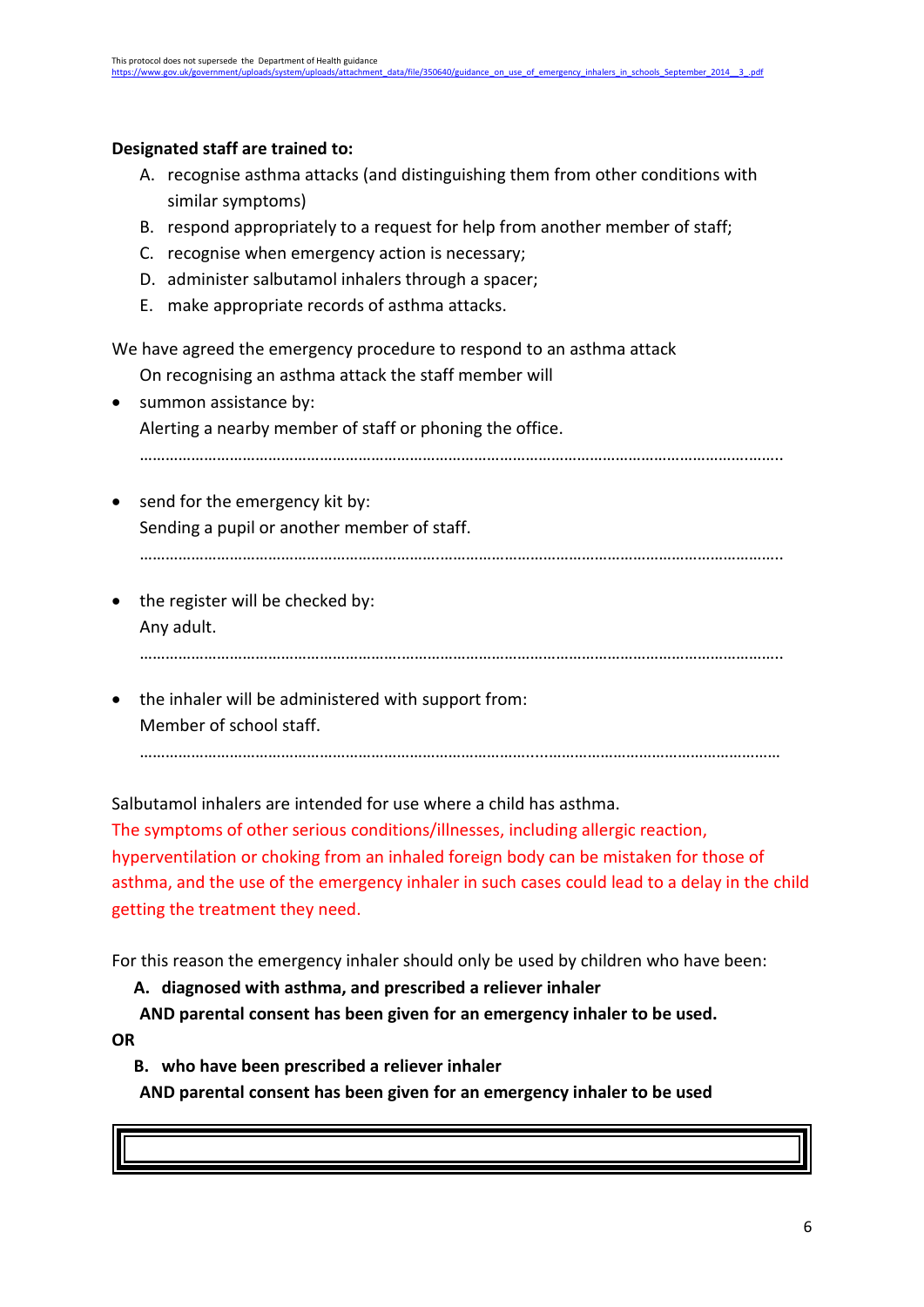Asthma UK has produced demonstration films on using a metered-dose inhaler and spacers suitable for staff and children.

[http://www.asthma.org.uk/knowledge-bank-treatment-and-medicines-using-your](http://www.asthma.org.uk/knowledge-bank-treatment-and-medicines-using-your-inhalers)[inhalers](http://www.asthma.org.uk/knowledge-bank-treatment-and-medicines-using-your-inhalers)

Education for Health is a charity providing asthma training with the most up to date guidelines and best practice

[http://www.educationforhealth.org](http://www.educationforhealth.org/)

The Asthma UK films on using metered-dose inhalers and spacers are particularly valuable as training materials.

[http://www.asthma.org.uk/knowledge-bank-treatment-and-medicines-using-your](http://www.asthma.org.uk/knowledge-bank-treatment-and-medicines-using-your-inhalers)[inhalers](http://www.asthma.org.uk/knowledge-bank-treatment-and-medicines-using-your-inhalers)

#### **Common 'day to day' symptoms of asthma are:**

- Cough and wheeze (a 'whistle' heard on breathing out) when exercising
- Shortness of breath when exercising
- Intermittent cough

These symptoms are usually responsive to use of their own inhaler and rest (e.g. stopping exercise). They would not usually require the child to be sent home from school or to need urgent medical attention.

However an asthma attack requires an immediate response.

#### **SIGNS OF AN ASTHMA ATTACK - SEE APPENDIX 5**

#### **ACTIONS TO TAKE - SEE APPENDIX 6**

|  | DFCODDIRIC<br><b>טוועמענדע</b> |
|--|--------------------------------|
|--|--------------------------------|

'Supporting pupils with medical conditions' statutory guidance requires written records to be kept of medicines administered to children.

Use of the emergency inhaler should be recorded. This should include where and when the attack took place (e.g. PE lesson, playground/yard, classroom), how much medication was given, and by whom.

The child's parents must be informed in writing so that this information can also be passed onto the child's GP. The draft letter at Annex B may be used to notify parents.

Use Appendix 7 to record emergency inhaler use in school

and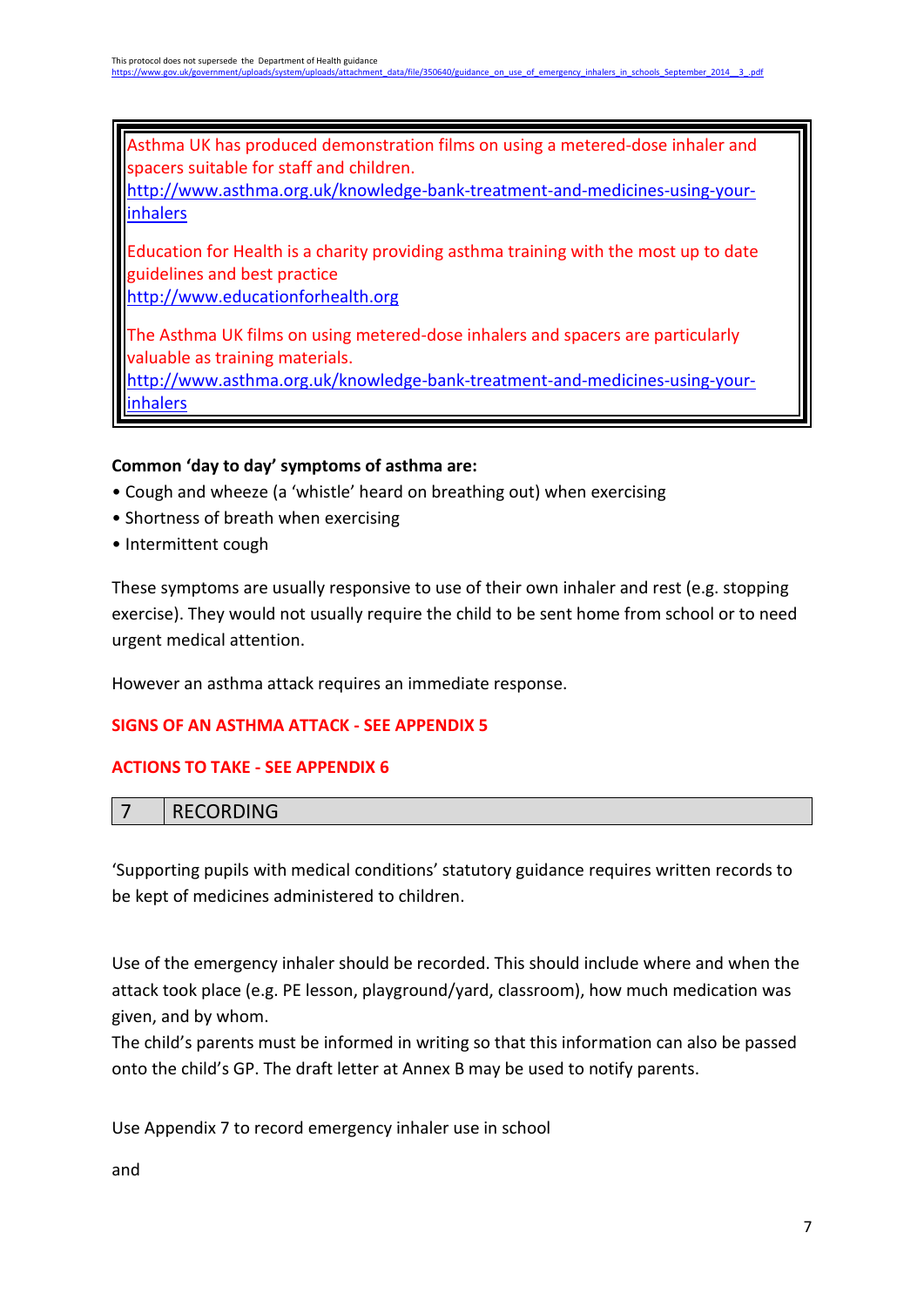Use Appendix 8 to send letter home informing parents of situation

#### **Appendix 5**

# **HOW TO RECOGNISE AN**

# **ASTHMA ATTACK**

## **The signs of an asthma attack are**

- Persistent cough (when at rest)
- A wheezing sound coming from the chest (when at rest)
- Difficulty breathing (the child could be breathing fast and with effort, using all accessory muscles in the upper body)
- Nasal flaring
- Unable to talk or complete sentences. Some children will go very quiet.

• May try to tell you that their chest 'feels tight' (younger children may express this as tummy ache)

# **CALL AN AMBULANCE IMMEDIATELY AND COMMENCE THE ASTHMA ATTACK PROCEDURE WITHOUT DELAY IF THE CHILD:**

- Appears exhausted
- Has a blue/white tinge around lips
- Is going blue
- Has collapsed

**Appendix 6**